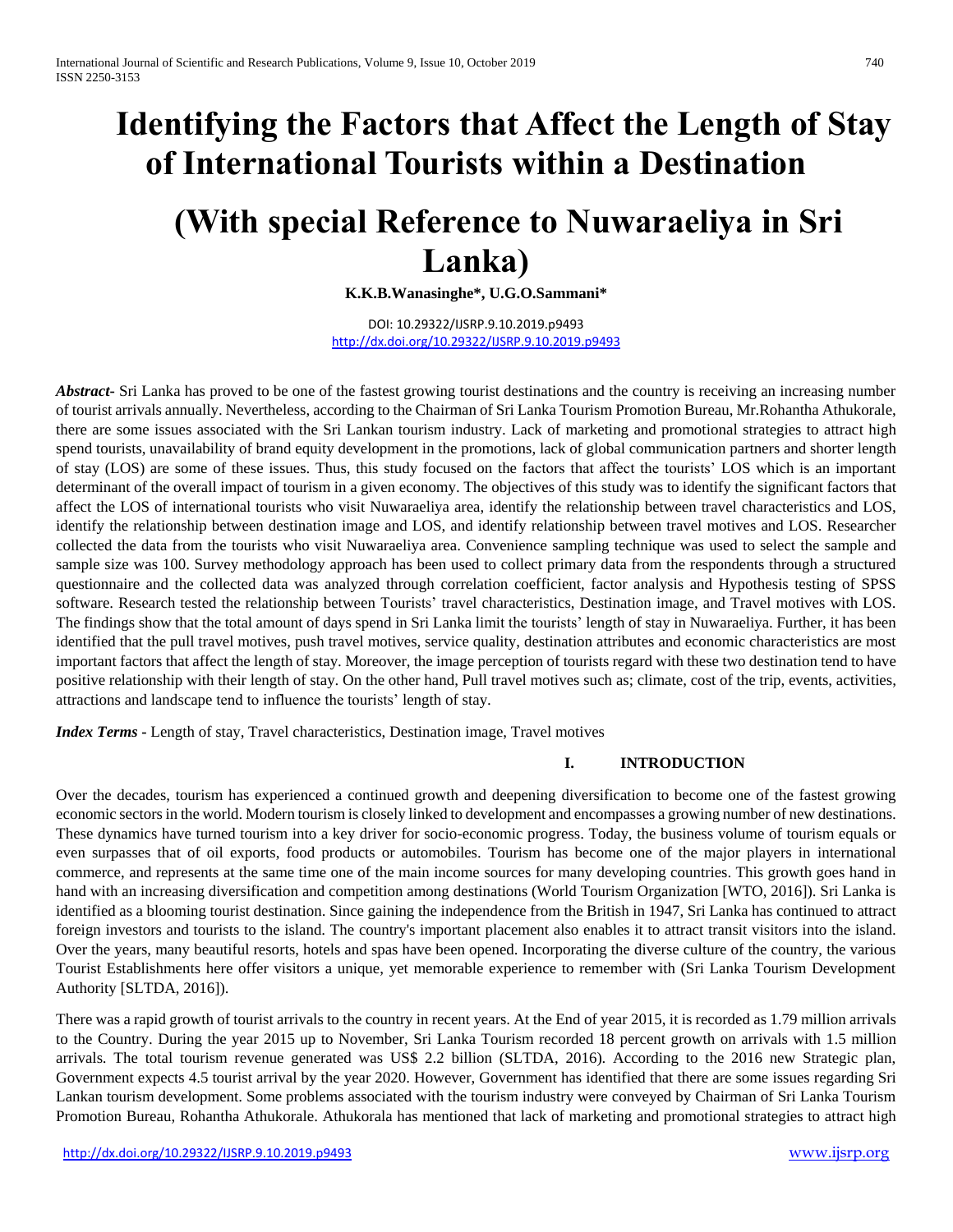International Journal of Scientific and Research Publications, Volume 9, Issue 10, October 2019 741 ISSN 2250-3153

spend tourist, no brand equity development in the promotions, lack of global communication partner and shorter length of stay are some of these issues (Wijewardena, P. 2015). Hence, "The length of stay" of a tourist is one of the most important issues which directly affects determining revenue from tourism.

As cited in Menezes, Moniz and Vieira (2008) "Length of stay is an important determinant of the overall impact of tourism in a given economy. The number of days that tourists stay at a particular destination is likely to influence their expenditure, for instance, as the number of possible experiences to be undertaken by tourists depends on their length of stay (Davies and Mangan, 1992; Legoherel, 1998; Saarinen, 2006; Gokovali et al, 2007)". As cited in Menezes et al. (2008), "uncovering the microeconomic determinants of length of stay is critical to the design of marketing policies that effectively promote longer stays, associated with higher occupancy rates and revenue streams (Alegre and Pou, 2006)". Thus, Length of stay is a most crucial decision to be made when planning a holiday". Basically a tourist's length of stay is recorded as number of days he or she spent at a particular destination. In this study, researcher tried to identify the significant factors which affecting the length of stay. Further, identification of relationships in between Travel characteristics, Destination image, Travel motives and the Length of stay have been carried out.

Nuwara Eliya is a city in the tea country hills of central Sri Lanka. The naturally landscaped Hakgala Botanical Gardens displays roses and tree ferns, and shelters monkeys and blue magpies. Nearby Seetha Amman Temple, a colorful Hindu shrine, is decorated with religious figures. Densely forested Galway's Land National Park is a sanctuary for endemic and migratory bird species, including bulbuls and flycatchers. Often referred to as 'Little England', this genteel highland community does have a rose-tinted, vaguely British-countryvillage feel to it, with its colonial-era bungalows, Tudor-style hotels, well-tended hedgerows and pretty gardens. Indeed, Nuwara Eliya was once was the favoured cool-climate escape for the hard-working and hard-drinking English and Scottish pioneers of Sri Lanka's tea industry (Lonely Planet).

#### **1.1 Problem Statement**

In present, Nuwaraeliya is considered as a famous tourist hotspot. In recent years, there was a rapid growth of tourist arrivals to Nuwaraeliya and surrounding areas. However, Tourists who visit Nuwaraeliya area have a shorter length of stay. Most probably it is limited to one or two nights. According to the survey conducted by Central Province Tourism Ministry, 90% of tourists who visit Nuwaraeliya spend only three days. In order to prove this problem, researcher conducted a pilot survey in Nuwaraeliya area. According to the result, total sample tourists" overnight stays in Nuwaraeliya was below 3 days. Hence, this research aims to identify factors that affect the shorter length of stay of international tourists who visit Nuwaraeliya. In addition, globally there are similar researches exist related to this topic. However, according to the studies that have been conducted in Sri Lankan context, there are limited findings on this topic. Hence, researcher's objective is to fill this gap.

## **1.2 Research Objectives**

To identify the significant factors that affect the length of stay of international tourists who visit Nuwaraeliya.

- To identify the relationship between travel characteristics and the length of stay.
- To identify the relationship between destination image and the length of stay.
- To identify the relationship between travel motives and the length of stay

## **II. LITERITURE RIVIEW AND THEORITICAL BACKGROUND**

#### **Length of Stay**

Tourism demand is a broadly defined subject that considers a variety of objects, such as tourist arrivals, tourist expenditure, travel exports and length of stay (Menezes & Moniz, 2011). As cited in Menezes et al., (2008); the overall impact of tourists in a given economy hinges on length of stay. Length of stay is an important determinant of tourists' overall expenditure and consumption of local resources as the number of possible experiences that can be undertaken by tourists depends on their length of stay (Davies and Mangan, 1992; Legoherel, 1998; Saarinen, 2006; Gokovali et al, 2007). As cited in Menezes et al., (2008); length of stay is one of the questions resolved by tourists when planning or while taking their trips (Decrop & Snelders, 2004). Hence, it follows that length of stay is best recorded when tourists depart and quite likely, is influenced by tourists" socio-demographic profiles, on the one hand, and their experiences while visiting their destination, on the other. (Bargeman & Poel, 2006; Decrop & Snelders, 2004). Length of stay is usually recorded as the number of nights spent at a given destination. (Menezes et al., 2008). As cited in Gokavali, Bahar, & Kozak, (2007); the length of stay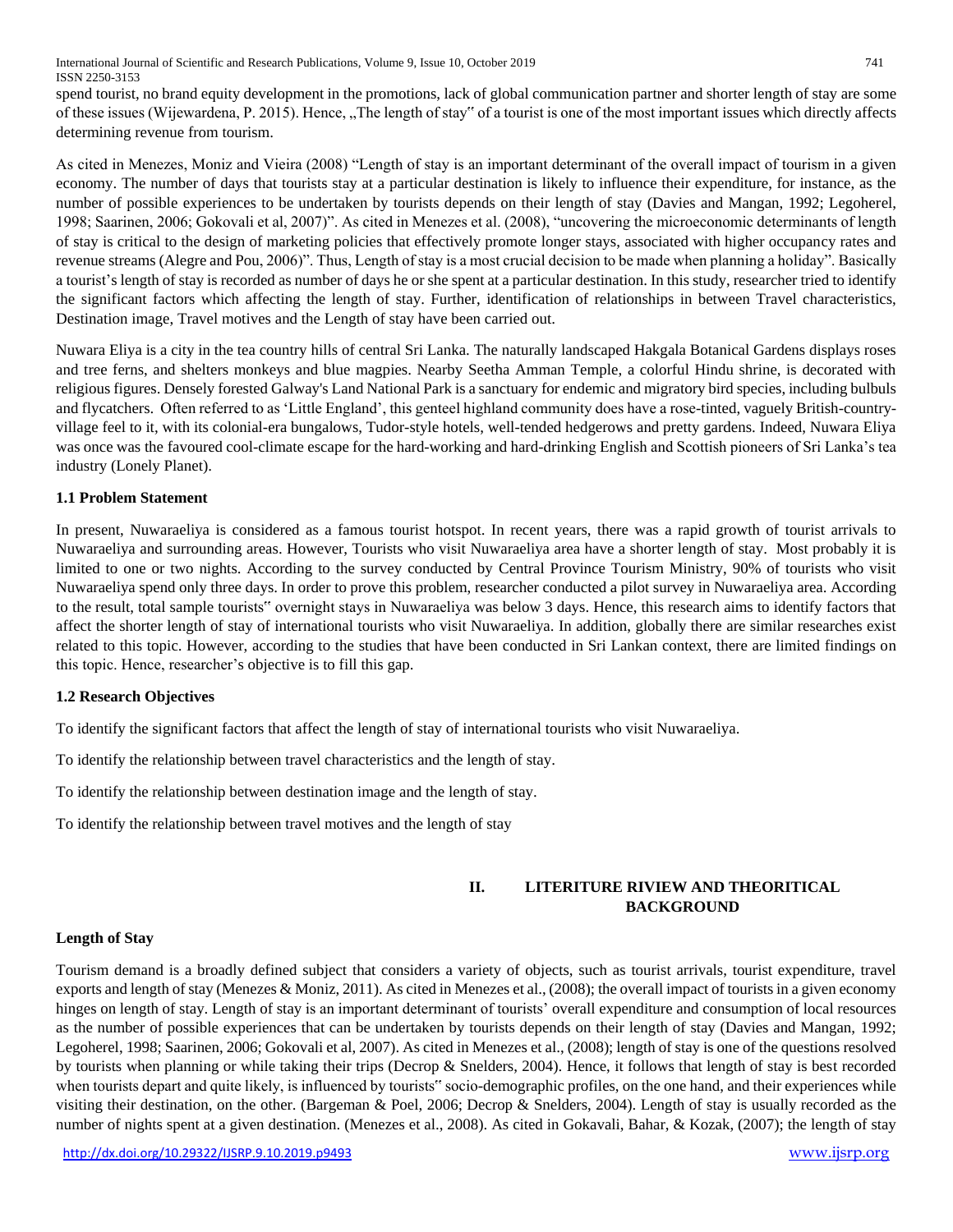is a prior stage for potential tourists while making a decision to go on a vacation and choosing a place to stay. As such, one of the existing problems in the tourism industry is the length of stay.

Barros and Machado (2010), state that holiday duration is a prominent importance of tourism management. Thus, hotels attempt to attract tourists who wish to stay longer, including repeaters, since the length of stay is influenced by previous visits. Moreover, they argued that tourists who visit only for short periods tend to stay centrally and visit only the major tourist attractions. On the other hand, Longer-stay tourists visit a greater range of attractions, explore more peripheral regions, and generate more diverse economic, social and environmental impacts. Many researchers have argued that individual's socio-demographic profiles influence the length of stay (Menezes et al., 2008; Alegre et al., 2005; Kruger et al., 2014; Menezes & Moniz, 2011). According to the result of the study on the, Determinants of length of stay of tourists in the Azores, it was found that, socio-demographic profiles, such as nationality and Azorean ascendancy, and trip attributes, such as repeat visitation rates and type of flight, are important determinants of length of stay (Menezes et al., 2008). In addition, destination image and attitudes regarding environmental initiatives, constructed from a factor analysis exercise, also influence the length of stay. According to the results, male tourists tend to experience shorter stays. Married tourists also tend to experience shorter stays, higher levels of education are associated with shorter expected stays, a high-level profession is associated with shorter expected stays, travel motives, such as Leisure, visiting friends or relatives, business explicitly are considered as increased expected duration of stays etc. Thus, Tourists' Individual socio-demographic characteristic is a conspicuous variable in the literature of previous researches, which determines the length of stay.

## **Travel characteristics**

Many researchers have found tourists' travel characteristics, such as; repeat visit, type of package, type of accommodation, purpose of visit, type of trip and travel party also influence the length of stay {Alen, E., Nicolau, J. L., Losada, N., & Dominguez, T., (2014); Kazuzuru (2014); Menezes et al. (2008)}. According to the Alen et al. (2014), The travel characteristics considered to be one of the most important determinants of length of stay which include: the (national/international) destination, type of accommodation, mode of trip (individual/group), type of trip and the activities carried out. Moreover, he found that type of accommodation contributes to the increased length of stay, the type of trip affects the length of stay. Specifically, it was found that those who travel alone tend to have extended stays than those who travelled with a companion.

This result is similar to the findings of Kuzuzuru (2014), who found that trip-related characteristics, tourist purpose of visit as measured by business visits and those for leisure purposes are the most influential variables of the length of stay. Menezes et al. (2008, p. 218), found that "being a repeat visitor is an important criterion to identify tourists who are likely to experience longer stays". Similar results were also found by other researchers [e.g. Machado (2010); Barros (2010, p. 702)]. However, this result is contrary to the study of Kazuzuru, (2014), who found that "frequent traveler is associated with shorter stays than ordinary traveler".

Hence Following hypothesis is developed according to the literature

H1: There is a significant relationship between Tourists' Travel characteristics and the Length of stay.

## **Destination image**

Destination image is another prominent variable which affects the length of stay. As cited in Machado (2010, p. 444), "Image formation on a specific tourism destination starts when the individual plans the holiday and finishes when he or she departs from the destination (Chon, 1990, 1991; Baloglu and McCleary, 1999)". Moreover, he showed that destination image will influence tourists in the process of choosing a destination, the length of stay in the destination, the subsequent evaluation of the holiday and their future intentions. Therefore, image formation and length of stay are defined simultaneously, but while the length of stay is established prior to the holiday, the destination image will change with the destination attributes, the quality of service and so on. In 2008, Menezes et al. (2008) identified six factors which determined the destination image based on factor analysis exercise. They are cultural heritage, nature and landscape, availability of packages and flights, safety and hospitality, quality and price, and weather and remoteness. According to the result, it is mentioned that tourists who chose particular holiday destination for its weather and remoteness and nature and landscape experienced longer stays. On the contrary, tourists who select it for cultural heritage tend to stay short period of time.

Hence Following hypothesis is developed according to the literature.

H2: There is a significant relationship between Destination image and the Length of stay.

## **Travel motives**

<http://dx.doi.org/10.29322/IJSRP.9.10.2019.p9493> [www.ijsrp.org](http://ijsrp.org/) As cited in Alen et al. (2014), the main area of research concerning travel and tourism is based around motivation. Certain authors have emphasized the presence of two main motivational components, push factors and pull factors. Crompton (1979), indicated that push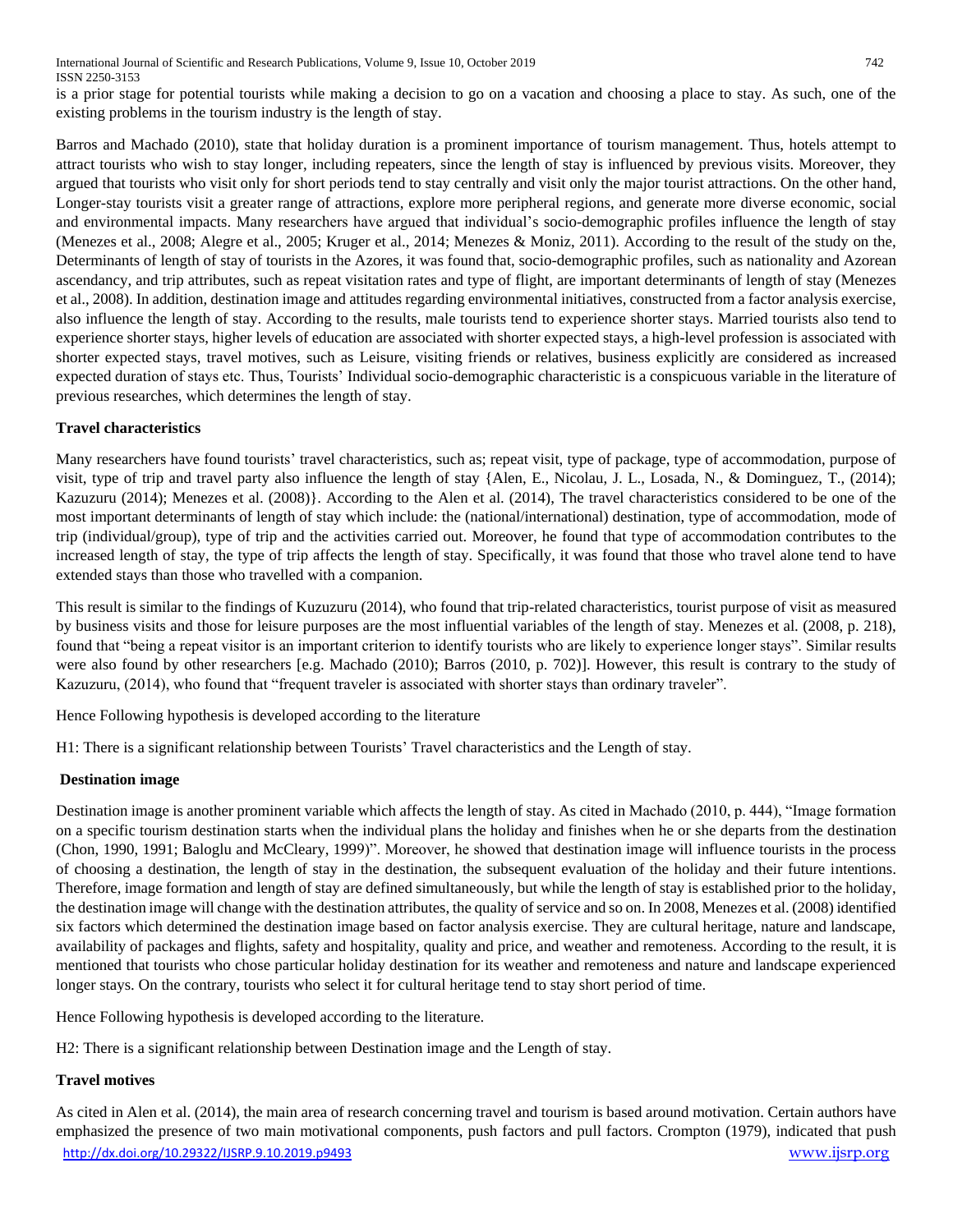International Journal of Scientific and Research Publications, Volume 9, Issue 10, October 2019 743 ISSN 2250-3153

factors explain the desire to travel, whilst pull factors explain the choice of destination. Kruger et al. (2014), showed five push travel motives such as escape from routine life, exploration, education & spiritual fulfilment and value and amenities. According to the results, among those factors, tourists' whose motivate factor to travel is escape, tend to stay longer.

According to the Alen et al. (2014), in terms of pull factors, or appealing attributes of the destination, the most important ones when choosing the destination for tourists, have been noted as being: hygiene and cleanliness, security, climate, cost, events and attractions, ease of transport, shopping areas, medical coverage, places of historical/artistic interest, natural attractions/countryside and distance, according to the studies by Baloglu and Uysal (1996), Chen (2009), Huang and Tsai (2003), Jang and Wu (2006), Norman et al (2001), Prayag (2012), Sangpikul (2008), Wang (2005) and Wu (2003). According to the results, only climate was found as a significant factor which influences the trip duration. It showed that tourists who choose their destination based on climate tend to stay longer. This results are also similar to the finding of Machado (2010) and Alegre et al. (2006).

Hence, push and pull travel motives is another prominent variable which influences the length of stay.

Thus following hypothesis is developed according to the literature.

H3: There is a significant relationship between Travel motives and the Length of stay

#### **Conceptual Framework**

After reviewing the relevant literature, this subsection will develop the Conceptual Framework of this research



Figure 2.1 Conceptual Framework

Source: Developed by researcher according to the literature

## **III. METHODOLOGY**

## **3.1 Research Design**

This research is designed to identify significant factors that affect the length of stay of tourists who visit Nuwaraeliya. Hence, researcher collected data from the tourists who visit Nuwaraeliya. The Research will be Quantitative in nature since research questions can be best answered by the quantitative approach.

## **3.2 Population and Sample**

After conducting a pilot survey, researcher identified that Nuwaraeliya have a comparative shorter length of stay. Hence, according to the research objectives, researcher selected tourists who visit Nuwaraeliya as population. The convenience sampling technique is used to select the sample since lack of statistical evidence on tourist arrivals to the selected destinations. The Sri Lanka Tourism Development Authority has not been recorded regional tourist arrivals of Sri Lanka. Thus, due to the limitations, this research has used 100 tourists who visit Nuwaraeliya as a sample. Sample unit is a tourist.

#### **3.3 Data collection**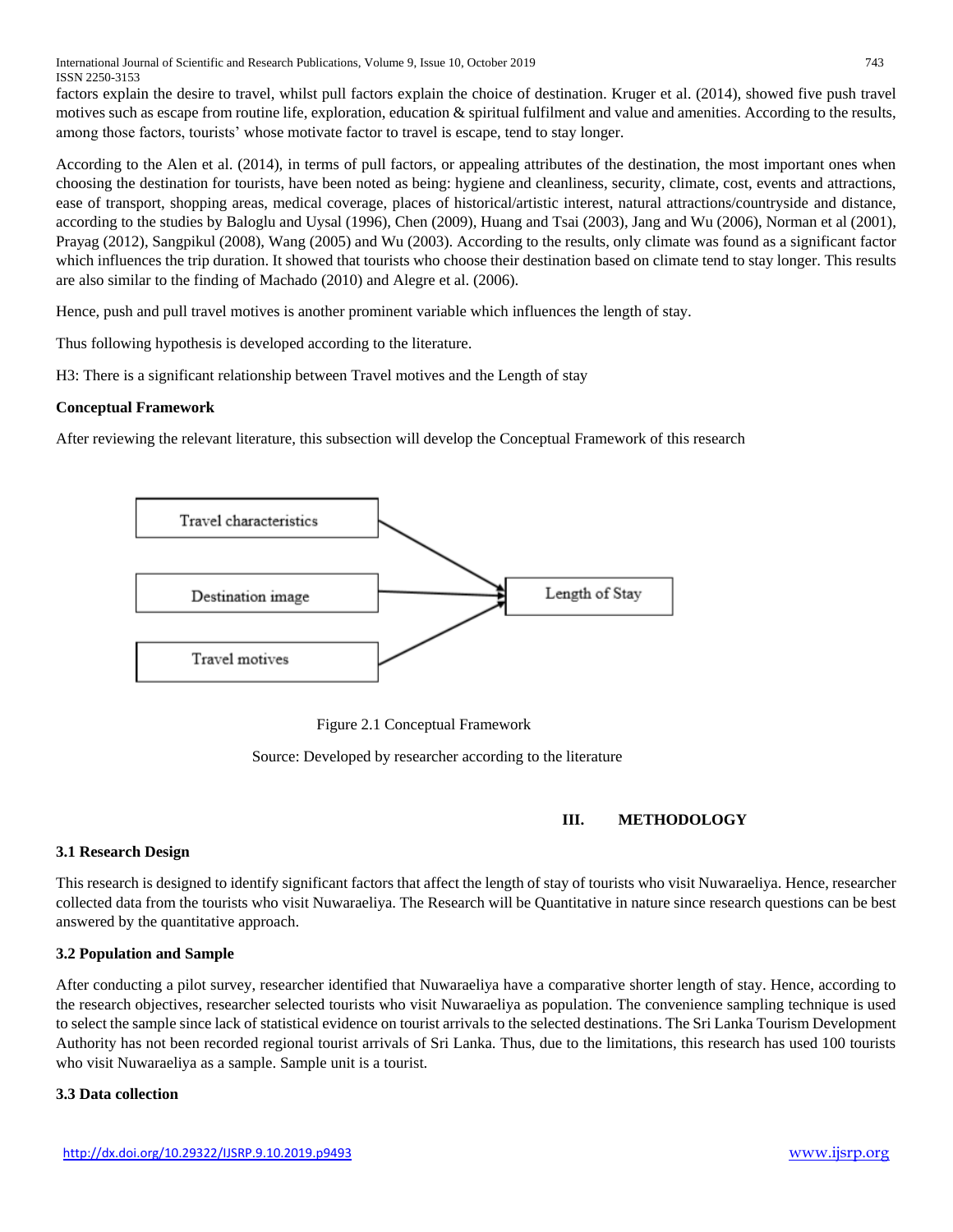International Journal of Scientific and Research Publications, Volume 9, Issue 10, October 2019 744 ISSN 2250-3153

The researcher used a survey methodology approach to collect primary data from the respondent through structured questionnaires. Data collection process has implemented in Nuwaraeliya within one-month period of time. Questionnaires were randomly distributed among the tourists who visited Nuwaraeliya.The questionnaire consists of five segments. First segment consists of basic demographic information of tourists such as; gender, marital status, educational level, employment status and annual income. These questions assist to express overview of the sample. The second segment consists with set of close ended questions regarding travel characteristics of tourists such as; type of accommodation, type of trip, purpose of visit, repeat visit travel party and type of package. The third segment of the questionnaire consist of a single close ended question which aids to measure the length of stay of tourists. The fourth and fifth segment include five point likert scale questions which measure tourists' perception about destination image, push and pull travel motives under several indicators. The likert scale range from strongly agree to strongly disagree. It is made up with, 5 - Strongly Agree, 4 - Agree, 3 - Moderate, 2 - Disagree, 1 - strongly disagree

#### **3.4 Data Analysis**

In order to achieve objectives of the research, the analysis is done using a quantitative technique. Quantitative data were obtained by means of closed ended questions and five point likert scale. Furthermore, open ended questions were used in order to obtain qualitative data. Gathered data was analyzed by using correlation coefficient, factor analysis and graphs, charts and tables were used for the graphical representation. Following hypotheses were developed and tested in order to find out on relationships existed.

Hypotheses 01

H0: There is no significant relationship between Tourists' Travel characteristics and the Length of stay.

H1: There is a significant relationship between Tourists' Travel characteristics and the Length of stay.

Hypotheses 02

H0: There is no significant relationship between Destination image and the Length of stay.

H1: There is a significant relationship between Destination image and the Length of stay.

Hypotheses 03

H0: There is no significant relationship between Travel motives and the Length of stay.

H1: There is a significant relationship between Travel motives and the Length of stay

Table 3.1 Data Analysis Techniques

| Objective                                                                                                              | Analyzing Technique         |
|------------------------------------------------------------------------------------------------------------------------|-----------------------------|
| To identify the significant factors that affect the length of stay of<br>international tourists who visit Nuwaraeliya. | <b>Factor Analysis</b>      |
| To identify the relationship between travel characteristics and the<br>length of stay                                  | <b>Correlation Analysis</b> |
| To identify the relationship between destination image and the length<br>of stay                                       | <b>Correlation Analysis</b> |
| To identify the relationship between travel motives and the length of<br>stay                                          | <b>Correlation Analysis</b> |

#### **IV. RESULTS AND DISCUSSION**

**4.1 Conclusion**

**Profile of the Sample**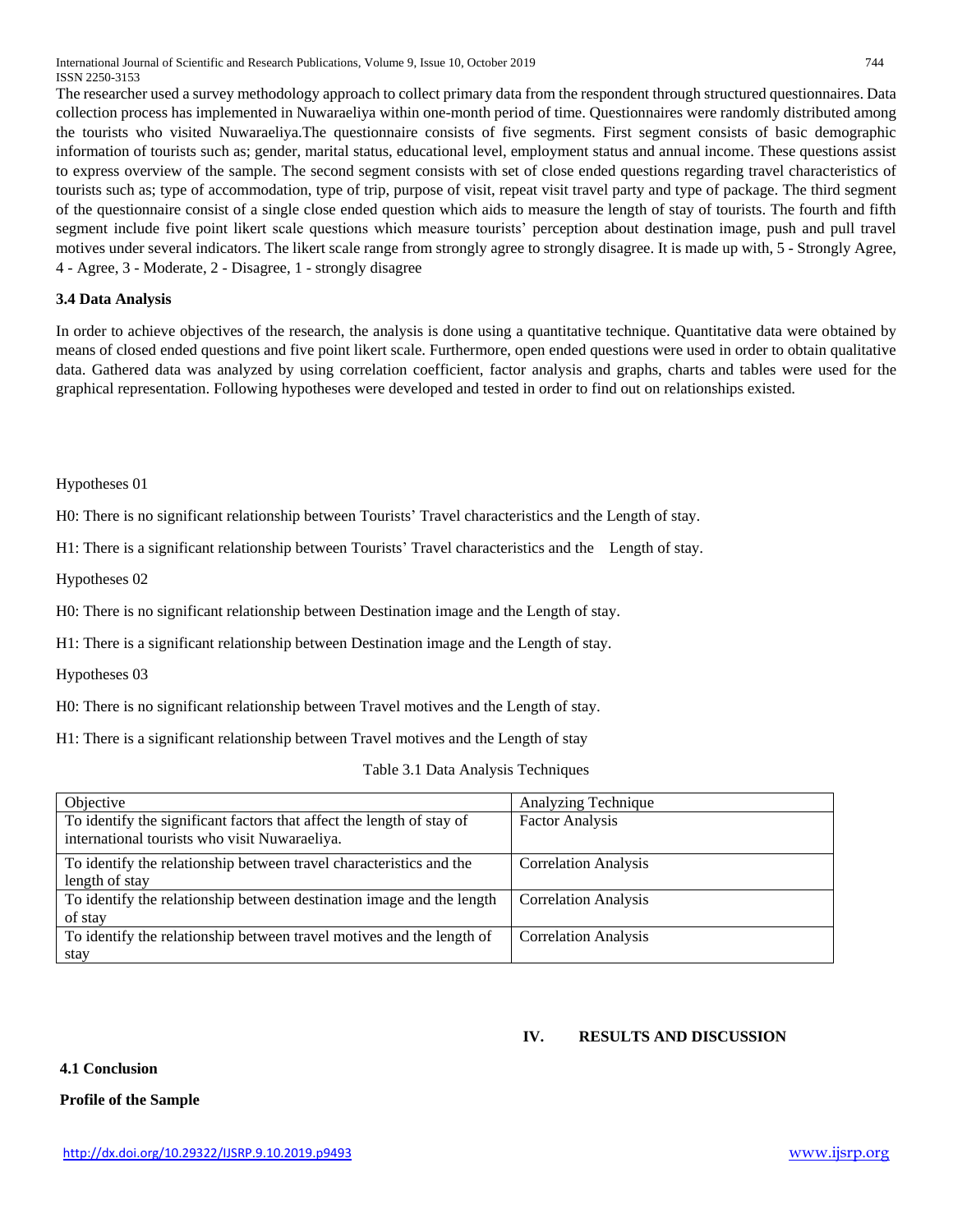According to the frequency analysis of respondents most of the tourists were males that represented the 67% of sample. When considering the respondents age, most of the tourists were in between 26-35 years of age group which represented 50% out of total sample. Lowest age category guests were represented by 46-55 age category and over the 50 age group. That represent 4% of the sample. According to the marital status of responded tourists, majority were single which represented 40% of the sample and minority were divorced tourists. When considering the education level of tourists, majority of responded tourists were Graduates. It represents 46 percent of total sample. When considering the employment status, 45% of respondents were employed in private sector as a majority of the sample. With regard to respondents' annual income, the largest group included those with an annual income of us \$50,000 to us \$70,000.

## **Overview of Responded Travel Characteristics**

With regards to the responded tourists" choice of accommodation, majority of responded (53%) who visit Nuwaraeliya tend to stayed at Home stay units, while minority of responded (6%) selected star category hotels to stay. In additionally majority of tourists were free independent travelers which represented 92% of the total sample. When consider the purpose of visit, majority of tourists visit Nuwaraeliya for the purpose of pleasure. Further, few tourists came for honeymoon. Only few tourists have visited Nuwaraeliya more than one time. For majority it was their first visit. Meanwhile, many tourists tend to travel with their spouse and minority of tourist travelled alone. According to the Type of package of responded tourists, majority of tourists who visit Nuwaraeliya prefer to select room only package since they prefer to enjoyed street foods rather than hotel foods. Further no tourists selected full Board and other packages.

## **To identify the significant factors that affect the length of stay of international tourists who visit Nuwaraeliya**

Accordin**g** to the results of factor analysis, five significant components were identified by using principal component analysis with VARIMAX rotation method. They can be recognized as pull travel motives, push travel motives, service quality, destination attributes and economic characteristics. All dimensions used in the study are regrouped under the different factors and some items from different dimension are found to fall into more than one factor as well. This major five components explained 76% of total variance.

|              | Pull travel<br>motives  | Push travel<br>motives      | Service quality                | Destination<br>attributes | Economic<br>characteristics                           |
|--------------|-------------------------|-----------------------------|--------------------------------|---------------------------|-------------------------------------------------------|
| $\mathbf{a}$ | Climate                 | Explore new<br>destination  | Quality of food<br>& beverage  | Natural<br>attractions    | Accommodation<br>& facilities value<br>for money paid |
| ь            | Safety &<br>Security    | Escape from<br>routine life | Quality of<br>hotel facilities | Natural<br>landscape      | Total cost of the<br>trip                             |
| с            | Historical<br>places    | Spend time<br>with friends  | Hospitality                    | Remoteness                |                                                       |
| d            | Events &<br>attractions | Relaxation                  | Other facilities               | Transport<br>facilities   |                                                       |
| e            | Cleanness &<br>hygiene  | See famous<br>sights        |                                |                           |                                                       |

| Table 4.1 Final Results of Exploratory Factor Analysis |  |  |  |
|--------------------------------------------------------|--|--|--|
|                                                        |  |  |  |

#### Source: SPSS output based on field survey information 2017

Table 4.1 illustrates the factor loadings for each item in relation to the major five categories. These values in the table show the weight and correlation each item has to a factor or component.

According to the results, pull travel motives such as; climate, safety and security, historical places, events and attractions, cleanliness and hygiene are the most influencing factors to the tourists' length of stay at Nuwaraeliya. Among them climate shows the highest value. Second most influencing factor is push travel motives which included, explore new destination, Escape from routine life, spend time with friends, Relaxation and seeing famous sights. Quality of food & beverage, Quality of hotel facilities, Hospitality of people and other facilities such as; public toilets, souvenir shops, information centers and telecommunication facilities come under service quality as the third significant factor. Natural attractions, landscape, remoteness and transport facilities come under the destination attributes as the fourth significant factor. Final factor is economic characteristics of tourists such as; Accommodation & facilities value for money paid and Total cost of the trip. According to the literature, many researches have found push travel motives, pull travel motives and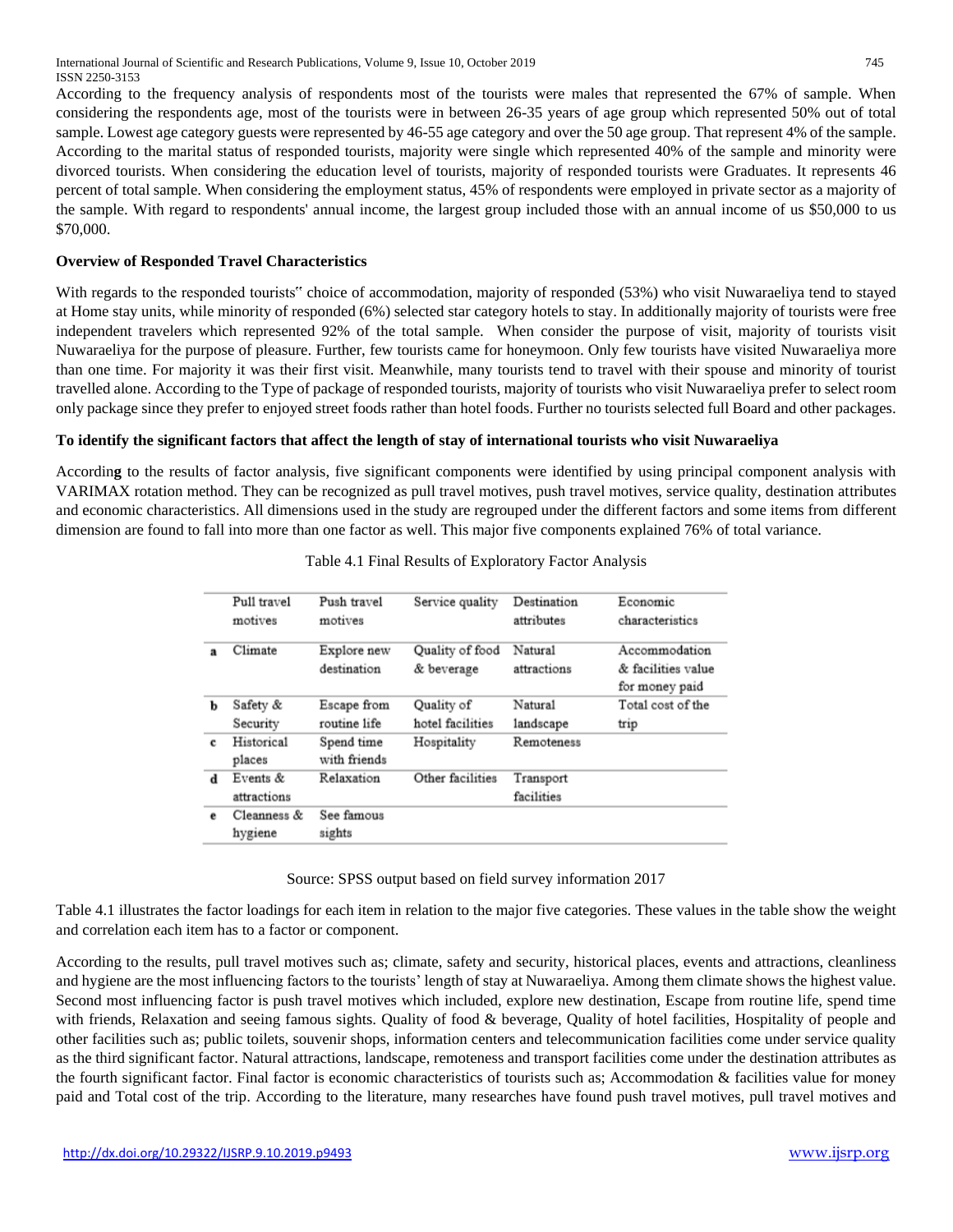destination attributes affect the length of stay. Other than those three factors, new two factors have been discovered in this study. They are service quality and economic characteristics.

#### **To Identify the Relationship between Travel Characteristics, Destination Image, Travel Motives and the Length of Stay**

|                               | P Value | $\ll$ | Significant | Null Hypothesis (H0) | Alternative     |
|-------------------------------|---------|-------|-------------|----------------------|-----------------|
|                               |         |       | Level       |                      | Hypothesis (H1) |
| <b>Travel Characteristics</b> | 0.081   |       | 0.05        | Accepted             | Rejected        |
| <b>Destination Image</b>      | 0.018   |       | 0.05        | Rejected             | Accepted        |
| <b>Travel Motives</b>         | 0.038   |       | 0.05        | Rejected             | Accepted        |
| <b>Push Motives</b>           | 0.000   |       | 0.05        | Rejected             | Accepted        |
| <b>Pull Motives</b>           | 0.031   |       | 0.05        | Rejected             | Accepted        |

Table 4.2 Summary of Correlation analysis with Hypothesis

Source: SPSS output based on field survey information 2017

Table 4.2 illustrates the summary of the relationships between independent variables and the dependent variable. In order to above explanations, decision was taken with the P-value compared with Alfa  $(\alpha)$  Significant level. Alpha level is 0.05 (95% confidence level). In accordance with the P-value condition decision rule is,  $(P-value <$  Significant level  $(\alpha)$ ) the calculated P-values should be less than the Alfa significance level to reject the null hypothesis that causes to accept the alternative hypothesis. According to the analysis, accepted null and alternative hypotheses are;

There is no significant relationship between travel characteristics and length of stay.

There is a positive relationship between Destination image and Length of stay at 95% confidence level.

There is a positive relationship between travel motives and length of stay at 95% confidence level.

There is a positive relationship between push travel motives and length of stay at 95% confidence level.

There is a positive relationship between pull travel motives and Length of stay at 95% confidence level

According to the results of Correlation analysis, there is no significant relationship between Tourists' travel characteristics and Length of stay. This results contrary to the literature of the study that many researchers have found Tourists'travel characteristics such as; type of accommodation, repeat visit and purpose of visit are associated with length of stay. It means these characteristics do not influence the choice of tourists" when deciding the period of stay at the particular destination. It is already found that tourists" overall stay in Sri Lanka limits the length of stay at Nuwaraeliya. Thus within that short time period, tourists want to explore as much as possible and they tend to stay couple of days in those places and it does not depend on travel characteristics.

However, results show that there is a positive relationship between destination image and length of stay. It comprehended that destination attributes such as cultural heritage, natural landscape, safety, hospitality of people and climate of Nuwaraeliya areas, which contribute to the destination image, affect the length of stay of tourists. As above majority of tourists chose Nuwaraeliya as their destinations since the natural attractions, landscape and climate. Furthermore, there is a significant relationship between overall Travel motives and Length of stay. There is a positive relationships for the pull travel motives and push travel motives with the length of stay. That means push and pull factors affect the tourists to travel away from their homes at a particular destination.

## **V. CONCLUSION AND RECOMMENDATION**

## **5.1 Conclusion**

<http://dx.doi.org/10.29322/IJSRP.9.10.2019.p9493> [www.ijsrp.org](http://ijsrp.org/) Majority of tourists who travel to Nuwaraeliya, were male, and they were young tourists with a good education and also their income is relatively higher. Further, majority of them were single and they had not got much responsibilities and have enough time to travel more. Majority of responded (53%) who visit Nuwaraeliya tend to stayed at Home stay units. When consider the purpose of visit, majority of tourists visit Nuwaraeliya for the purpose of pleasure. Majority of tourists have visited Nuwaraeliya for the first time. Meanwhile, many tourists tend to travel with their spouse and minority of tourist travelled alone. According to the Type of package of responded tourists,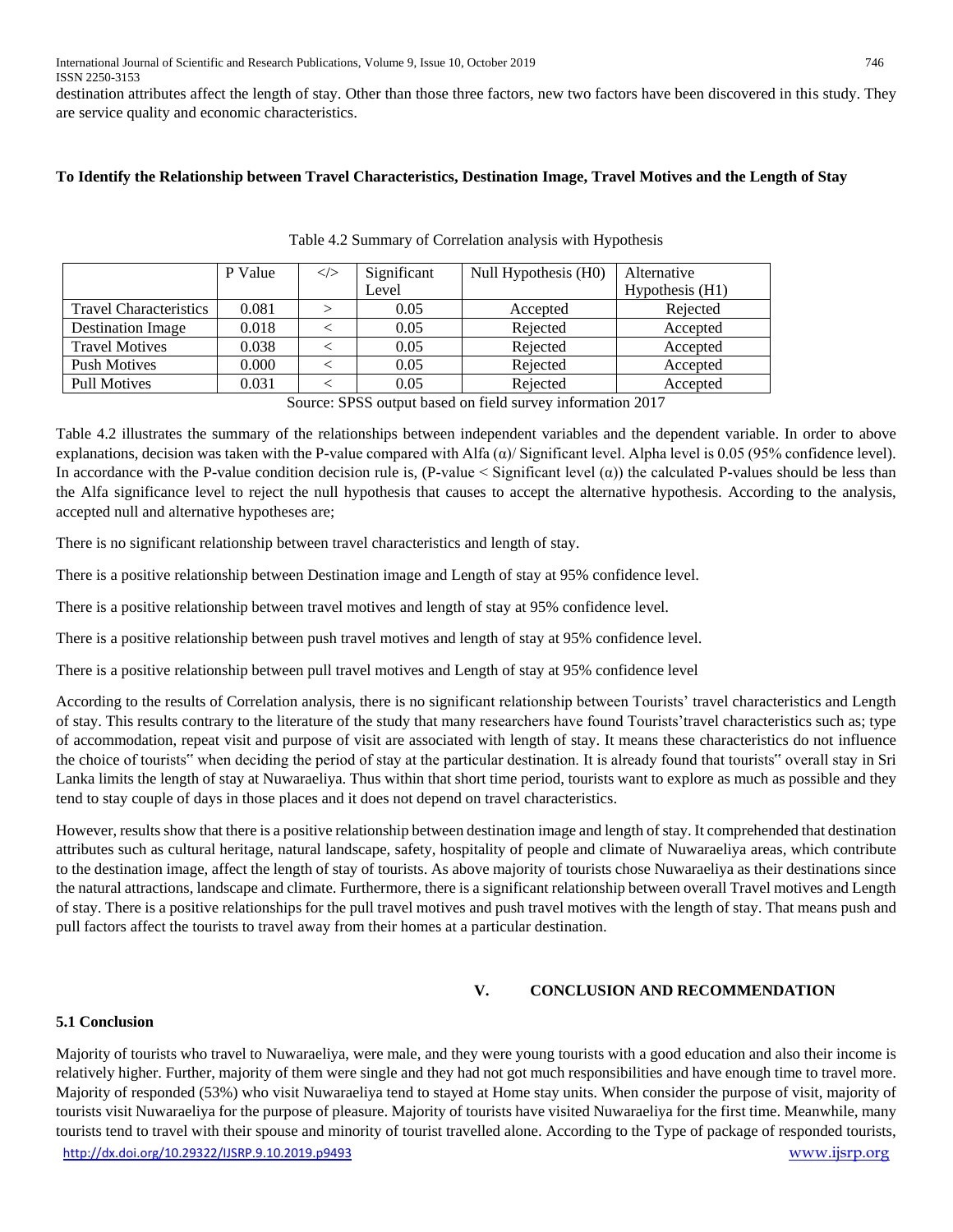International Journal of Scientific and Research Publications, Volume 9, Issue 10, October 2019 747 ISSN 2250-3153

majority of tourists who visit Nuwaraeliya prefer to select room only package since they prefer to enjoyed street foods rather than hotel foods. Further no tourists selected full Board and other packages.

When consider the reasons for this shorter length of stay, many tourists mentioned that total amount of days spend in Sri Lanka limit the time in Nuwaraeliya. According to the results, many tourists' length of overall trip in Sri Lanka lies between 10 to 14 days. Thus, they tend to allocate only two or three days in Nuwaraeliya since they wanted to explore more destinations within that limited length of time. As a conclusion, time is the major constrain which limits the length of stay of tourists who visit Nuwaraeliya. Basically Tourists' choice of destinations and length of stay are shaped by economical characteristics. Thus, the total cost of the trip, accommodation and facilities value for money paid tend to influence tourists" choice when selecting Nuwaraeliya as their destinations and the length of stay because many tourists found that Nuwaraeliya and surrounding areas are cheaper destinations which are worth for money paid. Based on the results of the correlation analysis, there is a positive relationship for the length of stay of tourists with the destination image, push travel motives and the push travel motives.

#### **5.2 Recommendations**

According to the findings of the previous studies, many researchers have found that length of stay is a prominent variable which is able to obtain more social and economic benefits. Results of this study indicated that, tourists who visit Nuwaraeliya have shorter length of stay. This study has strongly recommended to find out possible ways to extend period of stay of tourists. Previous studies have revealed that, activities carried out in a particular destination tend to increase tourists' length of stay. It was proved with the outcomes of this study as well. Nuwaraeliya has huge potential to promote such activities which may lead to increase the length of stay. There are plenty of hidden attractions and places around Nuwaraeliya which can be used to promote various kind of activities. Moon Plains, Seetha Amman Kovil, Ambewela Farm, Strawberry Fields, tea estates and many waterfalls like Laxapana, Ramboda, St. Clares are very attractive places. There is huge potential to promote those places among tourists. All these places are located around Nuwaraeliya. This Study has recommended that local government authorities should identify these places and develop strong promotional plan in order to promote these places among tourists. Moreover, it is necessary to develop infrastructure facilities as well.

As to the practical implications, one step in the right direction would be to use the results of this study to widen the horizon for locals and service providers. Seminars that are open to the public and service providers should be set up to make them understand what they may lose if tourists stay is of shorter length and what they gain if tourists stays longer in Nuwaraeliya. A further suggestion, which is more likely to be academically driven and considered as a long-term strategy, may include designing a special program and a pilot project for hospitality and tourism students interested in tourists length of stay that would enable them to spend at least part of their practical studying on this phenomenon and making suggestions about how to promote longer stays and how to increase the shorter length of stays. Such a program may provide the basis to achieve a socially and economically sustainable tourism development in the future. As the prospective employees for the future, students who currently studying at tourism and hospitality schools should be taught to emphasize that this industry is important for the national economy and failing to address the problem of tourists" shorter length of stays compromises the contribution.

Moreover, strong attention should be paid for some factors such as; transport facilities, cleanliness and hygiene and safety and security which are having less factor loadings in factor analysis. Recently some unacceptable incidents happened in Nuwaraeliya with tourists' safety. These incidents might affect the tourists' length of stay as well. Thus, established rules and regulations against the unnecessary influencers is a must. Because most of the tourists are faced difficulties due to some locals. For that study recommends that officials should establish some rules and regulations.

Hence, responsible parties must consider the above requirements and take the possible reaction to overcome such type of problems and take possible actions to increase the tourists' length of stay and create memorable travel experience within Sri Lanka. The directions for further researchers have derived from the experiences gathered through whole research study. Truthfully, this study was a new area of research so that basics have been found in this research regards to international tourists' length of stay in Nuwaraeliya. Future studies that employ samples from different origins and across different seasons will enhance the generalizability of the results.

One of most important finding of this study is tourists' total amount of days spend in Sri Lanka limit the time in Nuwaraeliya. Hence, future researches can be conduct to find out reasons and factors that affect the tourists' overall trip duration in Sri Lanka. It will be very useful if researchers can be conducted in island wide for the Sri Lankan tourism industry. This issue should be addressed in future studies.

## **VI. REFERENCE**S

Alegre, J., and Pou, L. (2006). The length of stay in the demand for tourism. Tourism Management, 27, 1343–1355.